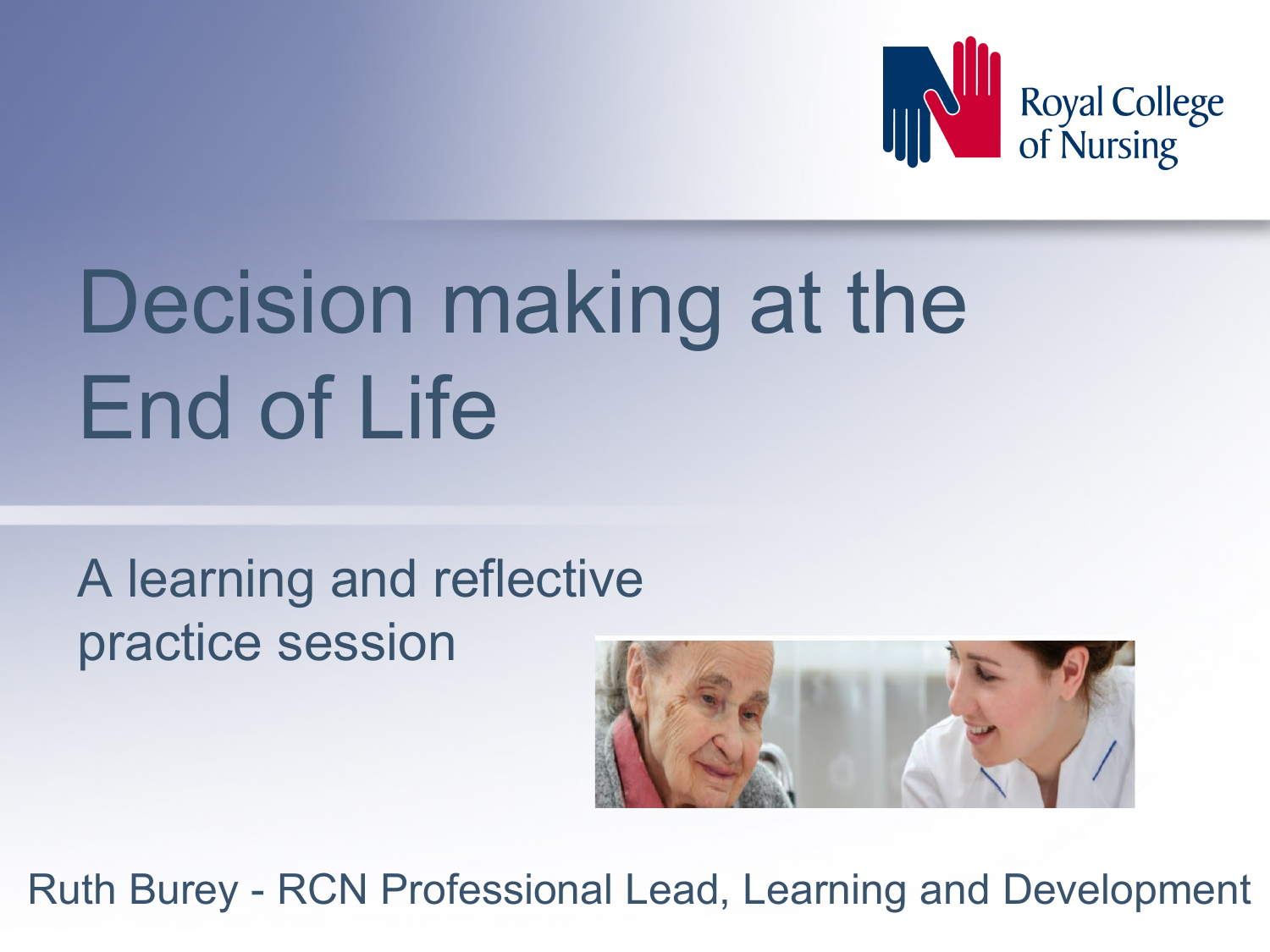## Session aims

This session is aimed at care home managers and leaders. It will focus on decision making around do not attempt cardiopulmonary resuscitation (DNACPR) and End of Life Care.

#### Session objectives:

By the end of the session the participant will have:

- explored the experience of End of Life Care for patients/clients, families and carers in their own setting
- explored leadership, accountability and responsibility in nursing practice
- reflected on areas of good practice and areas where improvement is required
- increased their awareness of resources to support decision making at the of End of Life

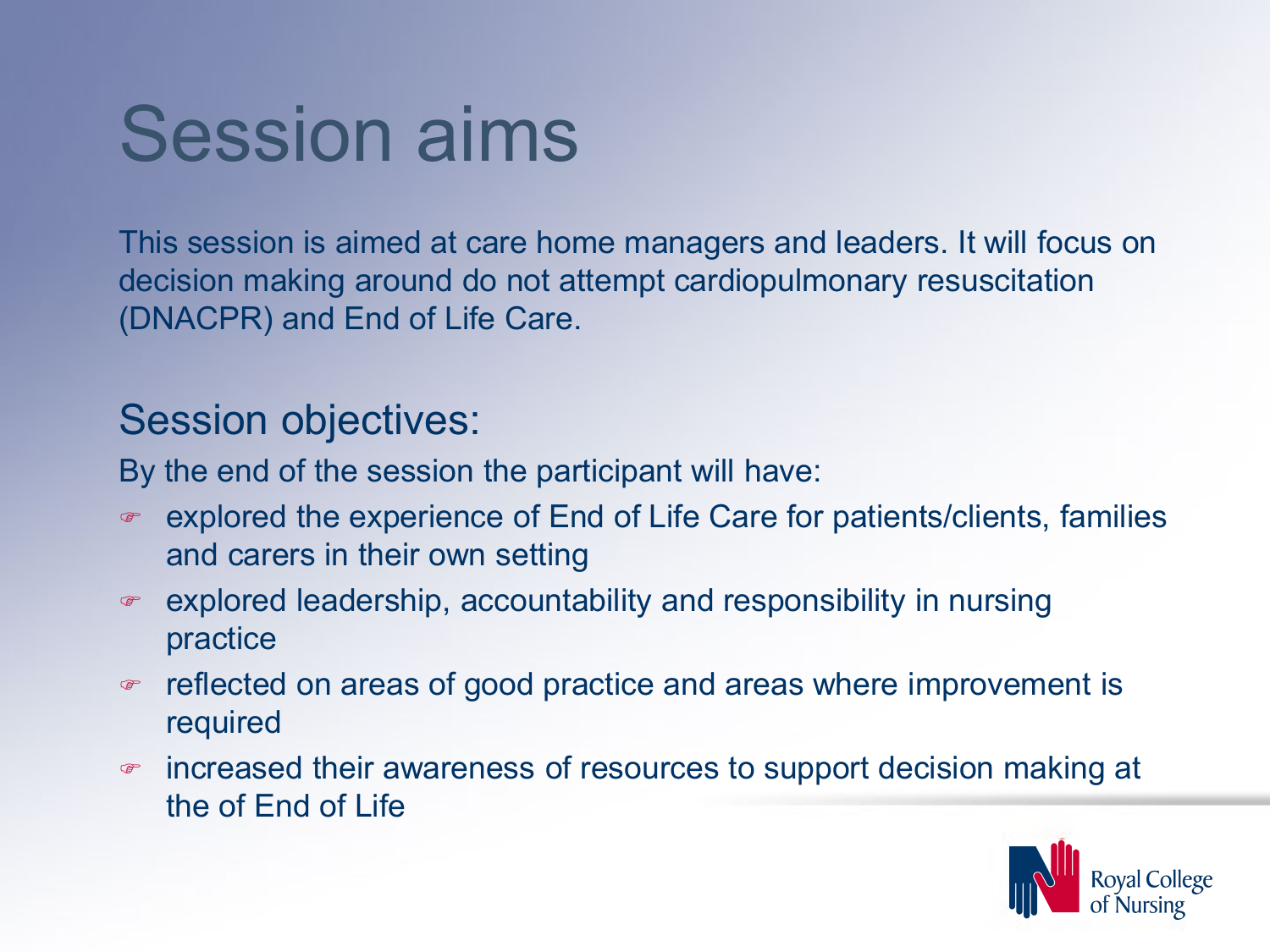# Reflection – 15 minutes

- 1. Think about, then write down an area of practice in End of Life Care that you are proud of, that you or your team does particularly well in caring for and supporting patients or clients at the end of life. Describe the evidence that assures you that this is good practice.
- 2. Write down a description of an area of practice in End of Life Care in your own setting that needs improvement.
- 3. Describe the actions you need to take to address the area of practice described above.

If you are undertaking this exercise with others, discuss 1-3 above and exchange good practice ideas.

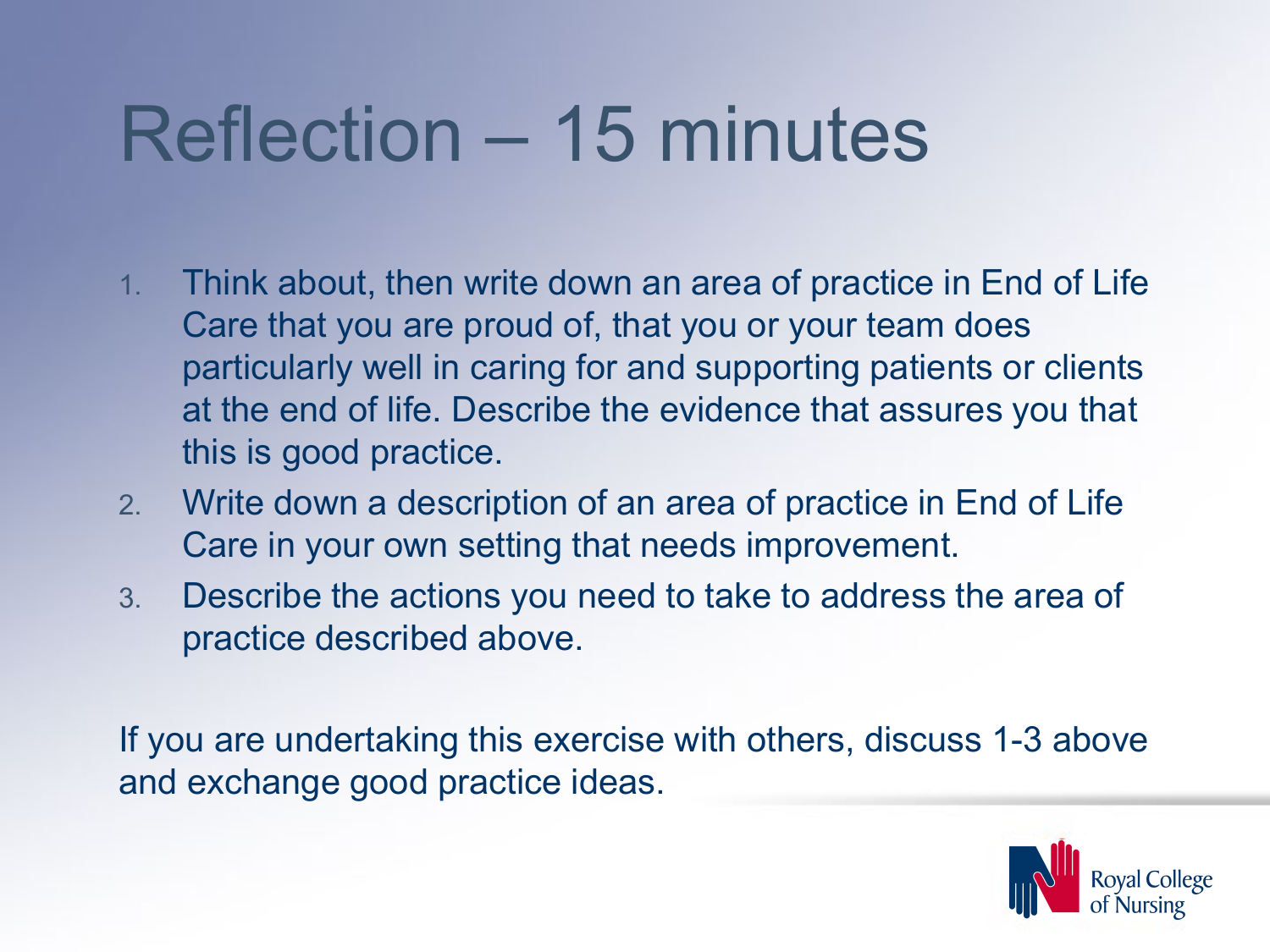# Film clip – 10 minute exercise

1. Watch and listen to the four minute film clip, 'Ain't the way to die' by clicking the link on the next slide.

2. At the end of the film, make a note of at least three key points about the film's End of Life Care themes that stand out for you.

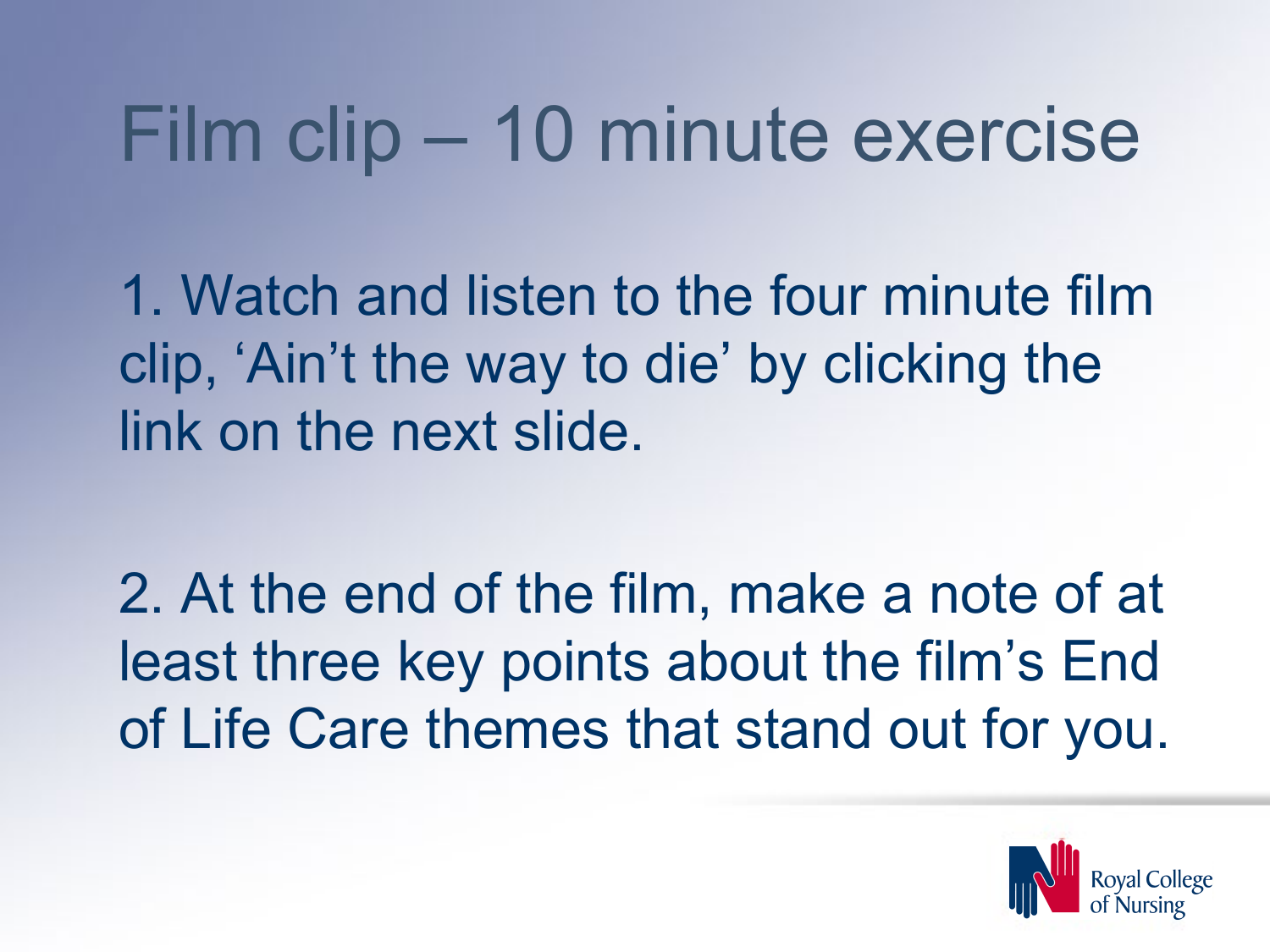## Unwanted consequences

Please click the link: Ain't [the way to Die](https://www.youtube.com/watch?v=NAlnRHicgWs)

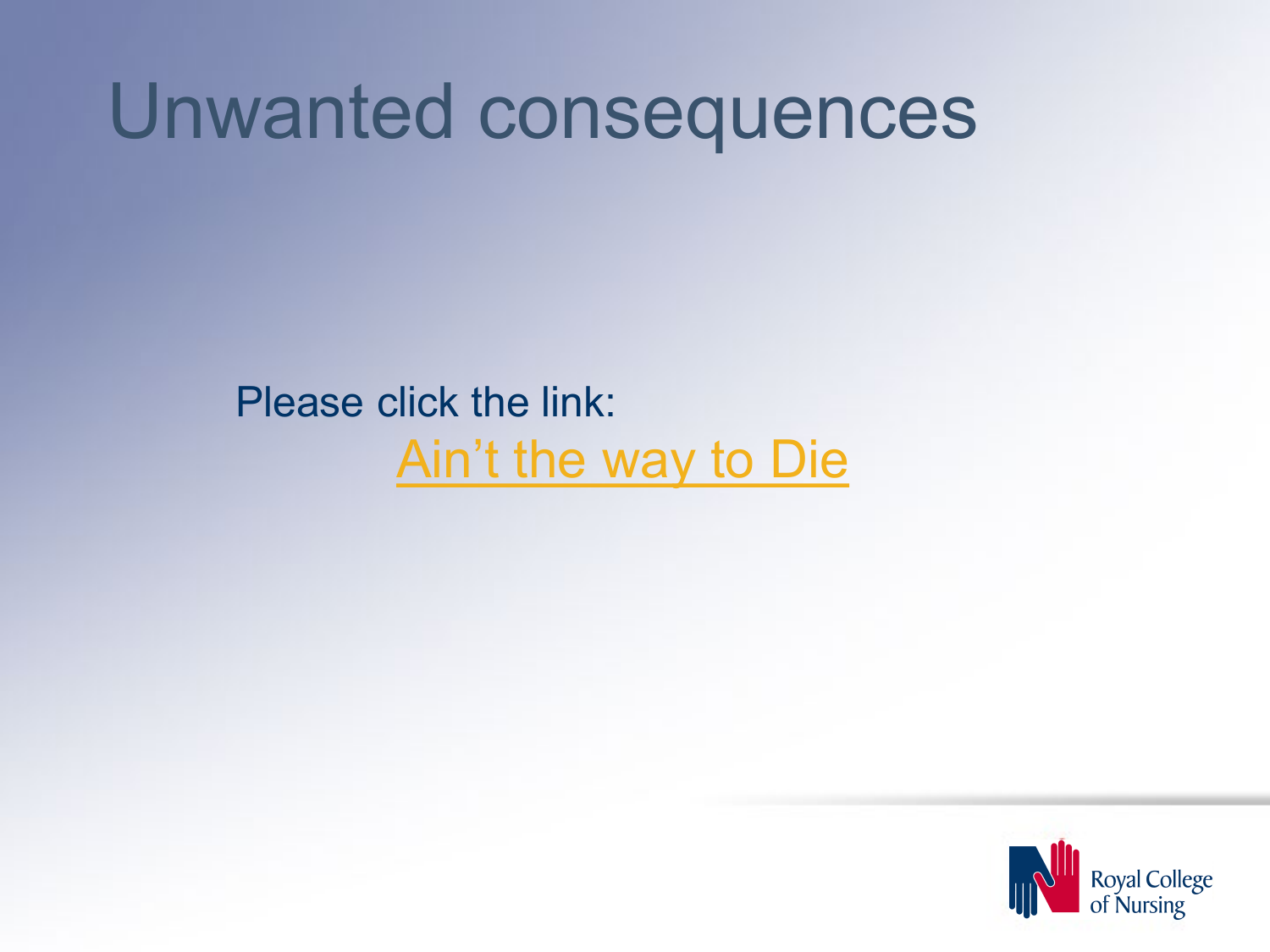### Discussion about the film clip – 5 minutes

If you are undertaking this exercise with others, take a few moments to discuss and exchange your thoughts about the film clip.



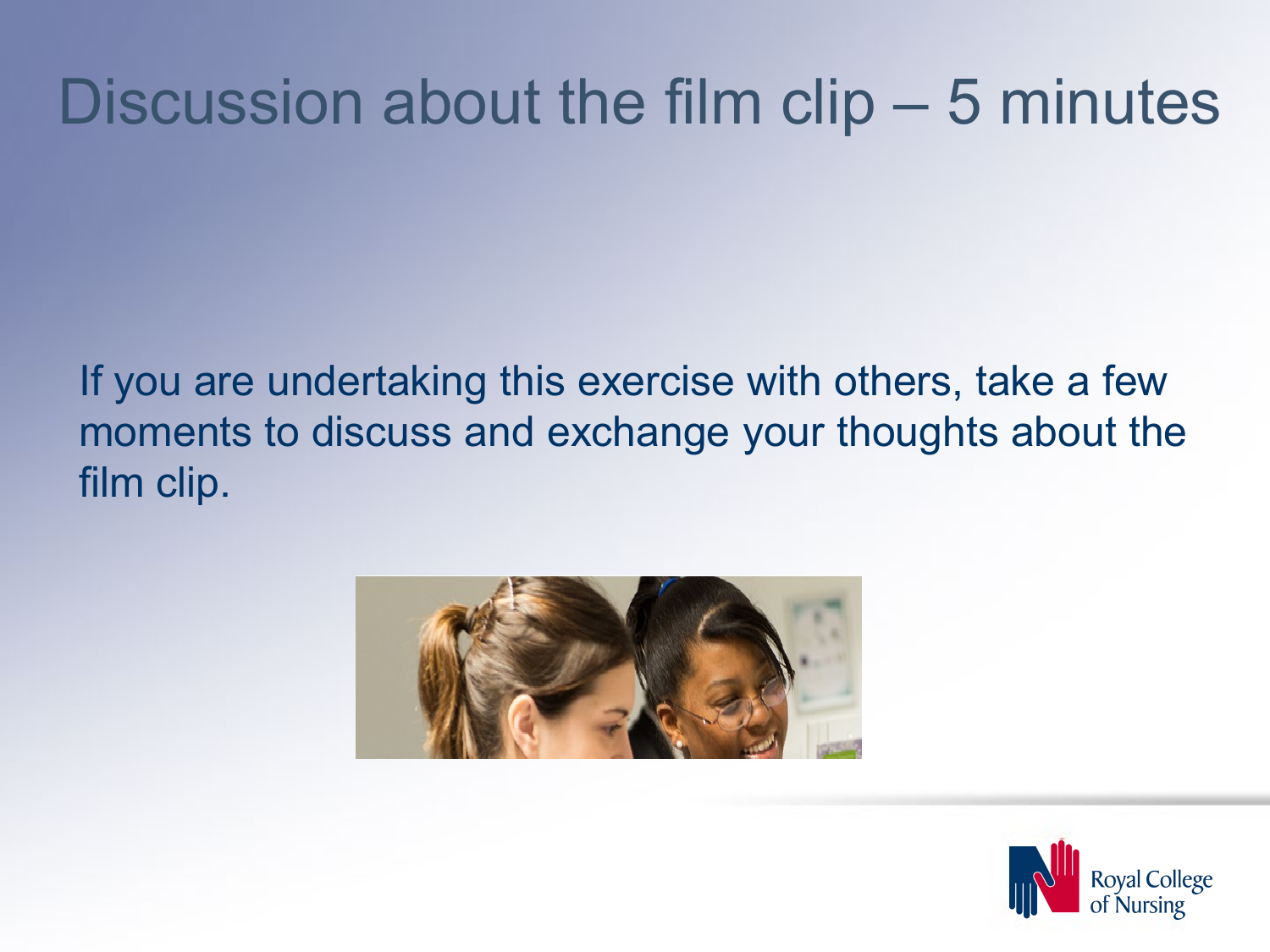## Clinical scenario – 20 minute exercise

#### Exploring challenges in practice

- 1. Carefully read through the case scenario on the next slide
- 2. Read through and discuss with colleagues the key questions on slide 9, in relation to the case scenario
- 3. Write down your responses to the key questions. The references on slide 10 will help to inform your discussion and responses.
- 4. Refer to local and national policy, guidance or other sources pertaining to End of Life Care and DNACPR in your discussion and responses to the key questions e.g. clinical ethics committee.



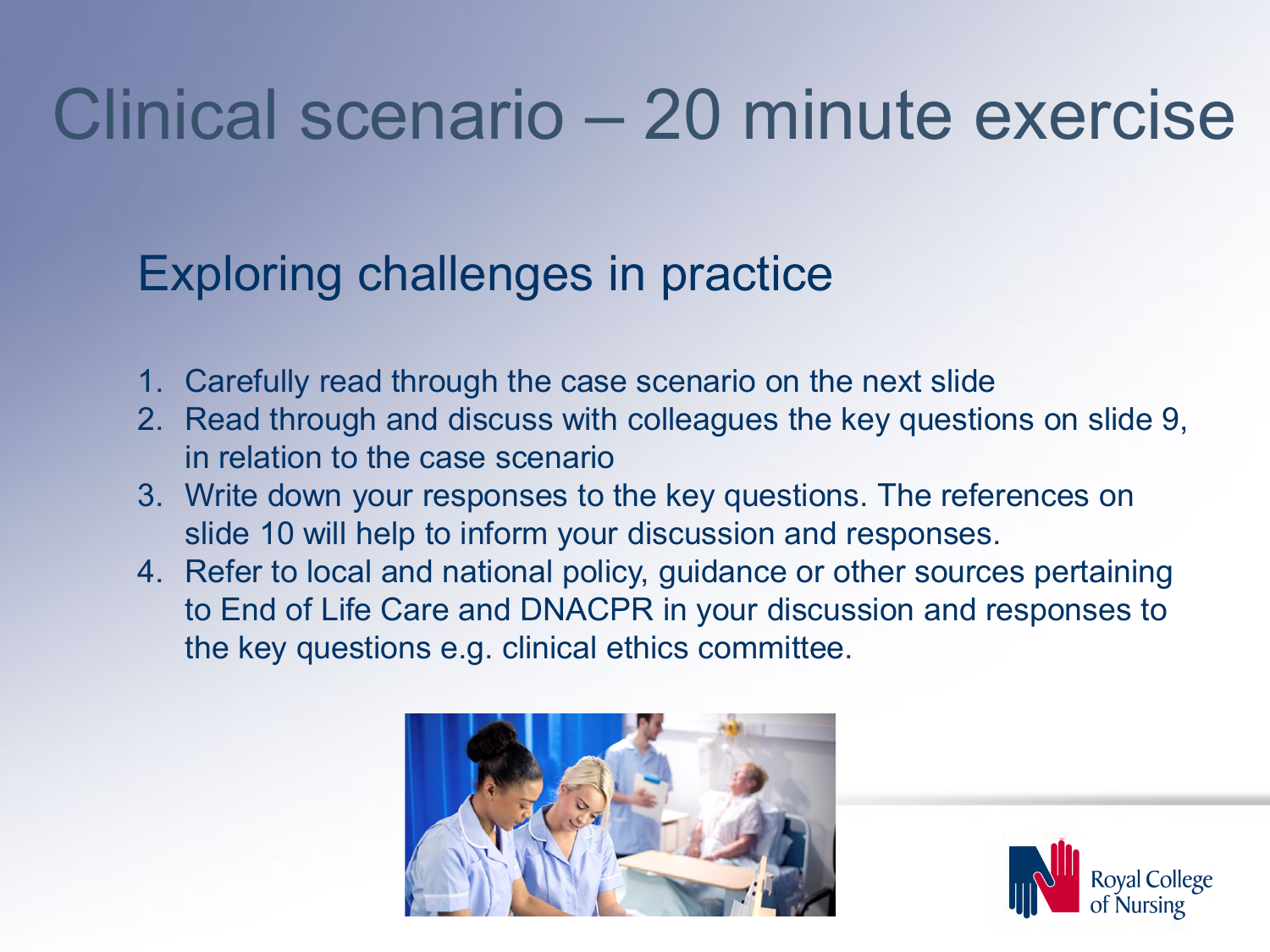## Case scenario

- James, a registered nurse is working at night in a care home for older people. During his rounds, James approaches Mr Brown, a patient in bed who is clearly deceased. Mr Brown is 92 and has advanced dementia. He is frail, bed bound and has a number of chronic medical problems. Mr Brown has been at the care home for a number of months.
- James observes that Mr Brown has clearly been deceased for some time. James is competent in verification of death and makes a clinical assessment. He does not initiate cardiopulmonary resuscitation (CPR) as, in his professional judgement / assessment this would be futile.
- There are no do not resuscitate orders in place for Mr Brown. There is no evidence of an end of life care discussion or care plan in Mr Brown's records. In a timely manner, James informs the care home manager / nurse lead as well as Mr Brown's relatives and the police of Mr Brown's death.
- Mr Brown's relatives are supportive of nurse James's decision making and rationale. They are relieved that Mr Brown was able to pass away with dignity and are grateful to James. The police are satisfied that there is no follow up necessary by them.

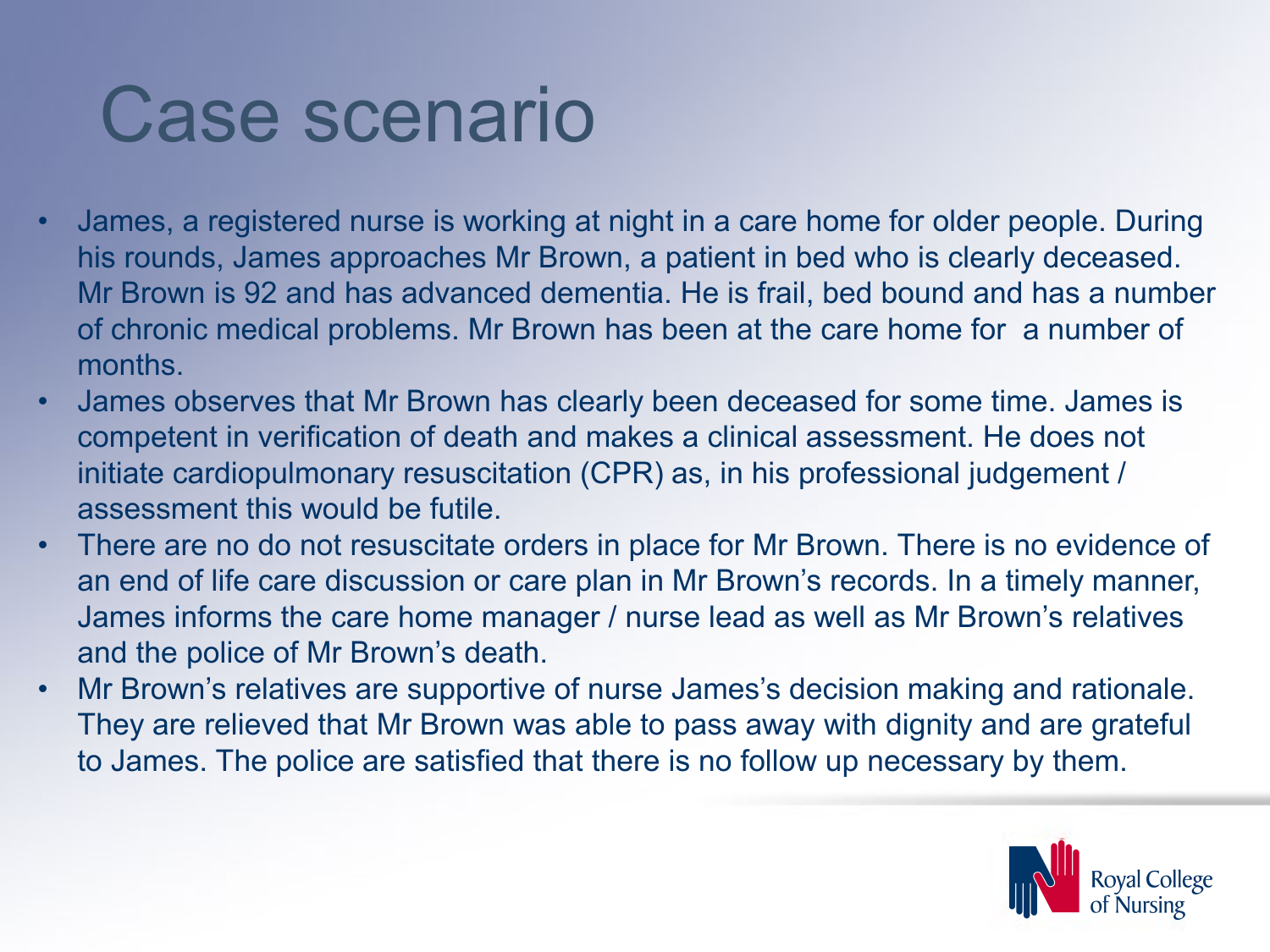# Key questions

1. As the nurse leader or manager of the care home in which this incident takes place, what concerns are raised for you in this scenario?

2. Outline your accountability and responsibilities in this scenario to:

- Mr Brown and his family
- Other patients and relatives in your care
- James, your nursing staff, the multidisciplinary team
- Those to whom you directly report
- **Regulatory bodies**
- Others

3. How might your future practice change as a result of your learning from this incident?

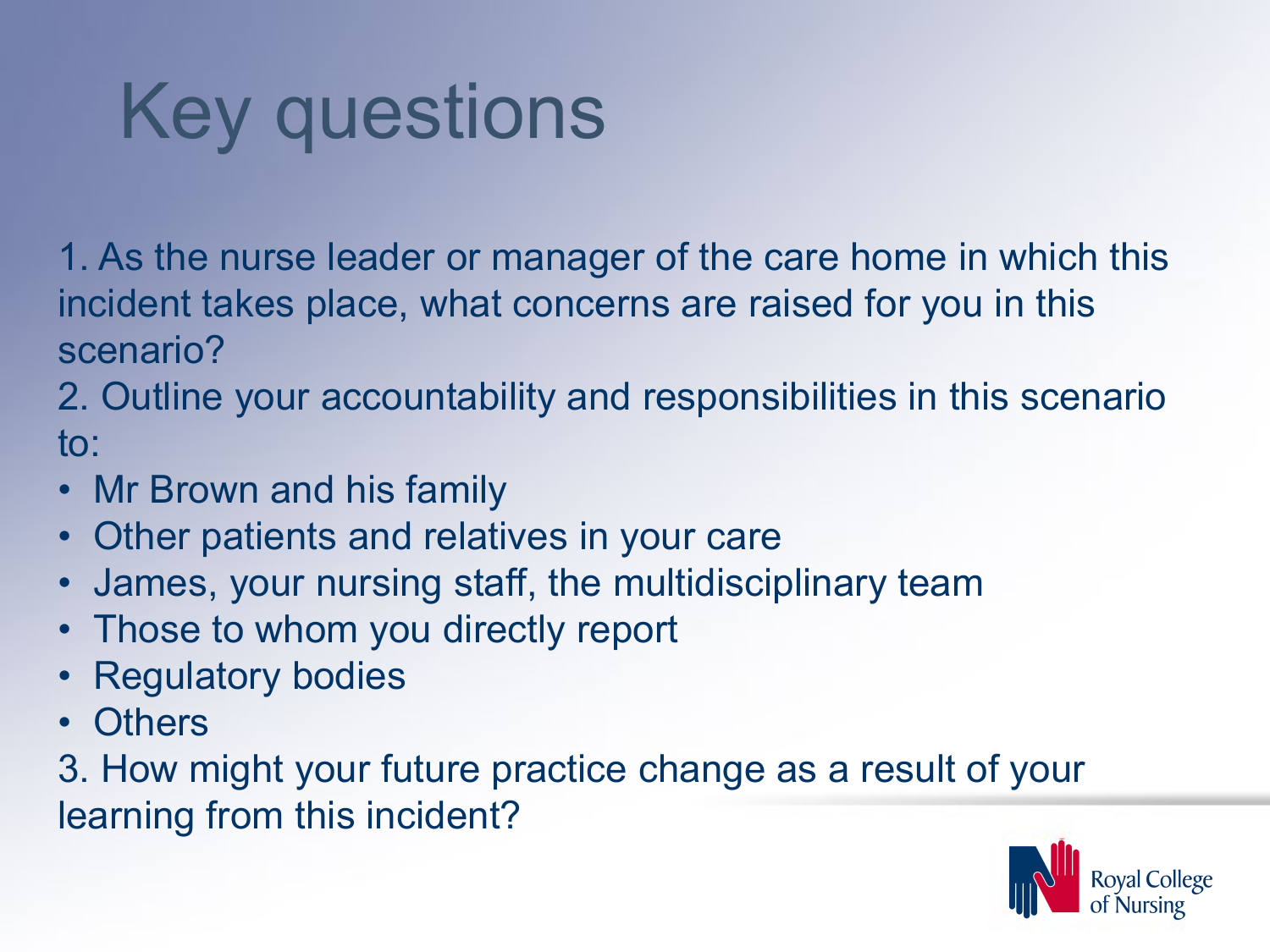#### References and resources to inform your responses to the key questions on slide 9

- 1. [RCN/BMA Joint statement on CPR: https://www.rcn.org.uk/news-and](https://www.rcn.org.uk/news-and-events/news/joint-statement-on-cpr)ents/news/joint-statement-on-cpr
- 2. NMC/RCN joint statement on decisions relating to CPR: [https://www.nmc.org.uk/news/news-and-updates/joint-nmc-rcn-statement-](https://www.nmc.org.uk/news/news-and-updates/joint-nmc-rcn-statement-decisions-cpr/)
- 3. Resuscitation Council (UK). Decision relating to CPR: <https://www.resus.org.uk/dnacpr/decisions-relating-to-cpr/>
- 4. Resuscitation Council (UK) ReSPECT: <https://www.resus.org.uk/respect/>
- 5. [Human Rights Article 3 https://www.equalityhumanrights.com/en/human](https://www.equalityhumanrights.com/en/human-rights-act/article-3-freedom-torture-and-inhuman-or-degrading-treatment)rights-act/article-3-freedom-torture-and-inhuman-or-degrading-treatment
- 6. [RCN End of Life Care pages: https://www.rcn.org.uk/clinical-topics/end-of](https://www.rcn.org.uk/clinical-topics/end-of-life-care)life-care
- 7. National Audit on End of Life Care: <https://www.nhsbenchmarking.nhs.uk/nacel-audit-outputs>

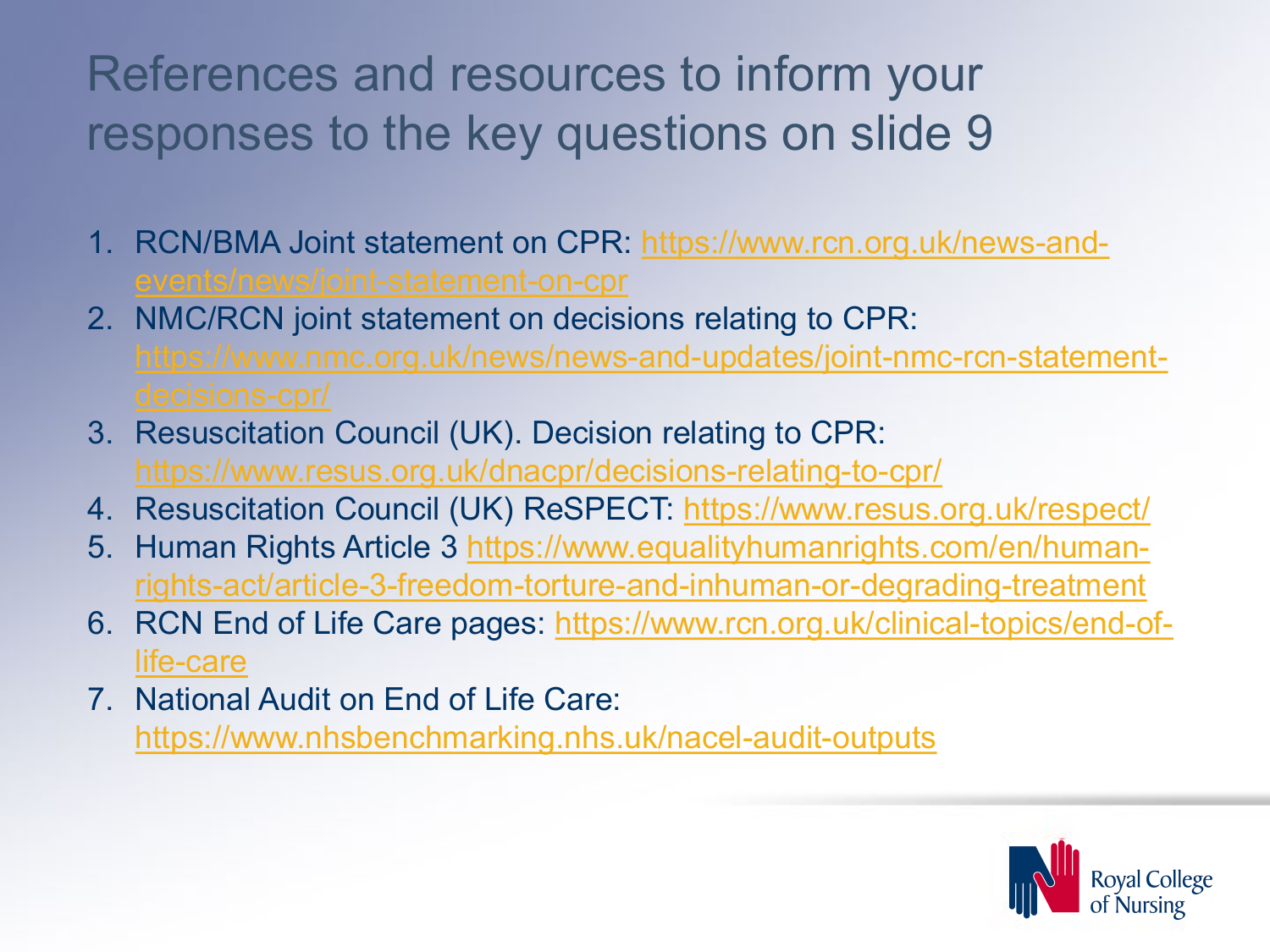## Written reflective account – 10 minutes

- Use the NMC reflective practice template to record and reflect on your learning, including how it will inform your future practice.
- See:

[http://revalidation.nmc.org.uk/w](http://revalidation.nmc.org.uk/what-you-need-to-do/written-reflective-accounts/index.html) hat-you-need-to-do/writtenreflective-accounts/index.html and NMC Code (2018) [https://www.nmc.org.uk/standar](https://www.nmc.org.uk/standards/code/) ds/code/

#### Nursing &<br>Midwifery<br>Council **REFLECTIVE ACCOUNTS FORM**

You must use this form to record five written reflective accounts on your CPD and/or practice-related feedba and/or an event or experience in your practice and how this relates to the Code. Please fill in a page for each of your reflective accounts, making sure you do not include any information that might identify a specific patient, service user, colleague or other individuals. Please refer to our guidance on preserving anonymity in the section on non-identifiable information in How to revalidate with the NMC.

#### Reflective account:

What was the nature of the CPD activity and/or practice-related feedback and/or event or experience in your practice?

What did you learn from the CPD activity and/or feedback and/or event or experience in your practice?

How did you change or improve your practice as a result?

How is this relevant to the Code? Select one or more themes: Prioritise people - Practise effectively - Preserve safety - Promote professionalism and trust

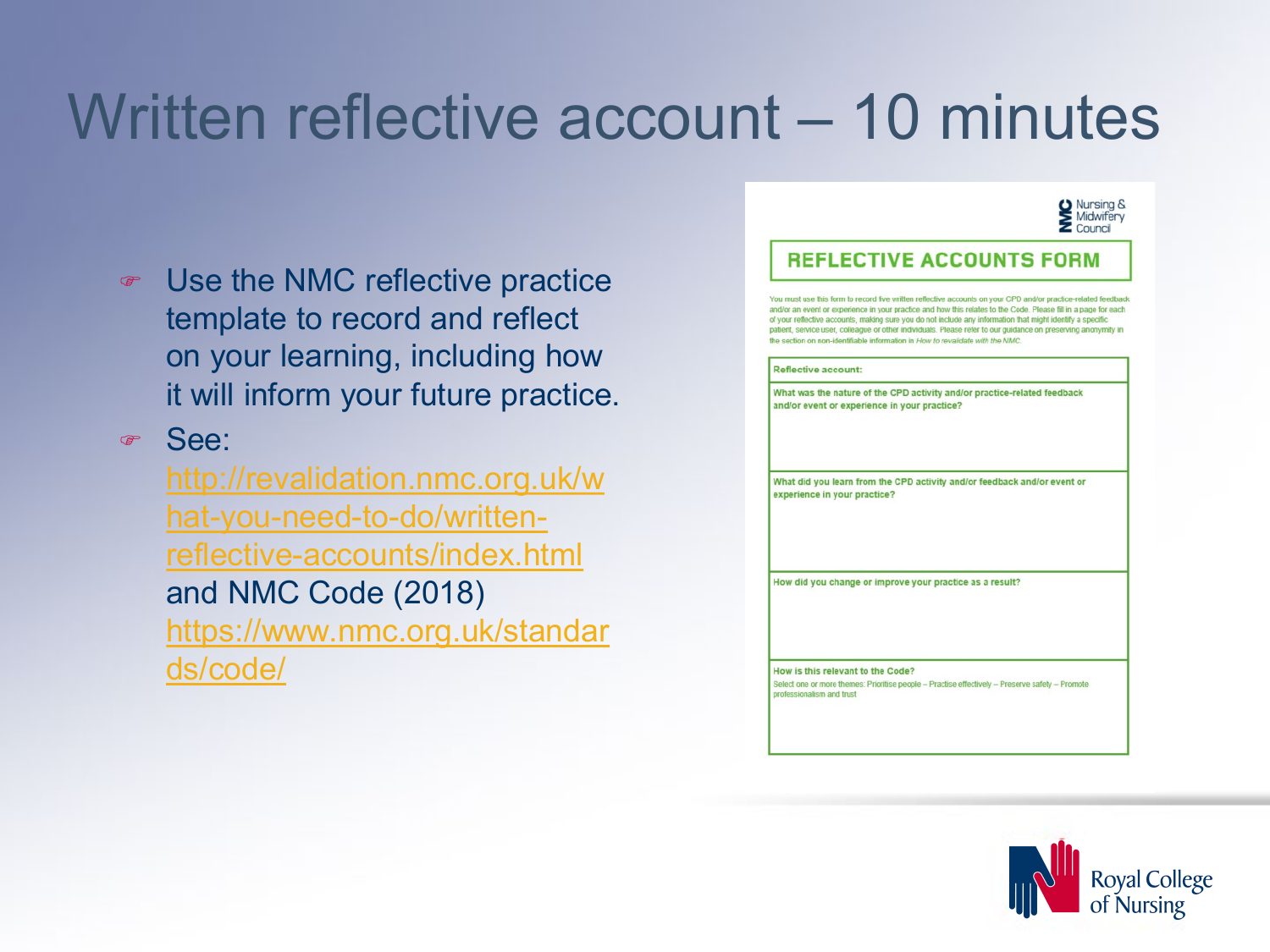# You have now completed this learning session

Please see the additional resources to support your practice on the next slide.



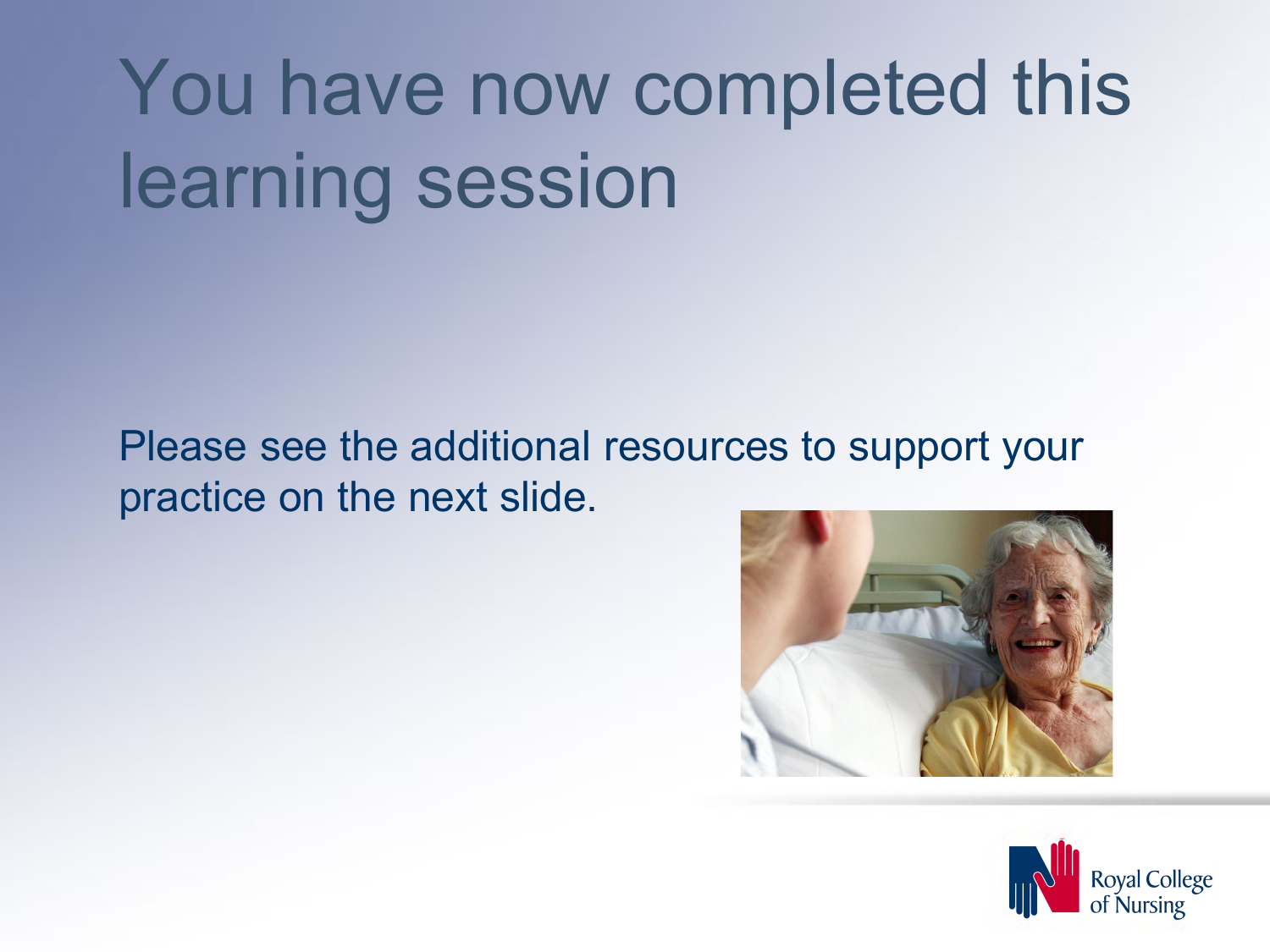# Additional useful resources pt. 1

- RCN End of Life Care resources page: <https://www.rcn.org.uk/clinical-topics/end-of-life-care>
- RCN Pain and Palliative Care Forum: [https://www.rcn.org.uk/get-involved/forums/pain-and-](https://www.rcn.org.uk/get-involved/forums/pain-and-palliative-care-forum) palliative-care-forum
- RCN Care Homes subject guide: [https://www.rcn.org.uk/library/subject-guides/care-homes-](https://www.rcn.org.uk/library/subject-guides/care-homes-subject-guide) subject-guide (includes links to the RCN *Care Home Journey* resource and the Older People's Forum)
- RCN Principles of Nursing Practice: [https://www.rcn.org.uk/clinical-topics/nutrition-and-](https://www.rcn.org.uk/clinical-topics/nutrition-and-hydration/principles-of-nursing-practice) hydration/principles-of-nursing-practice